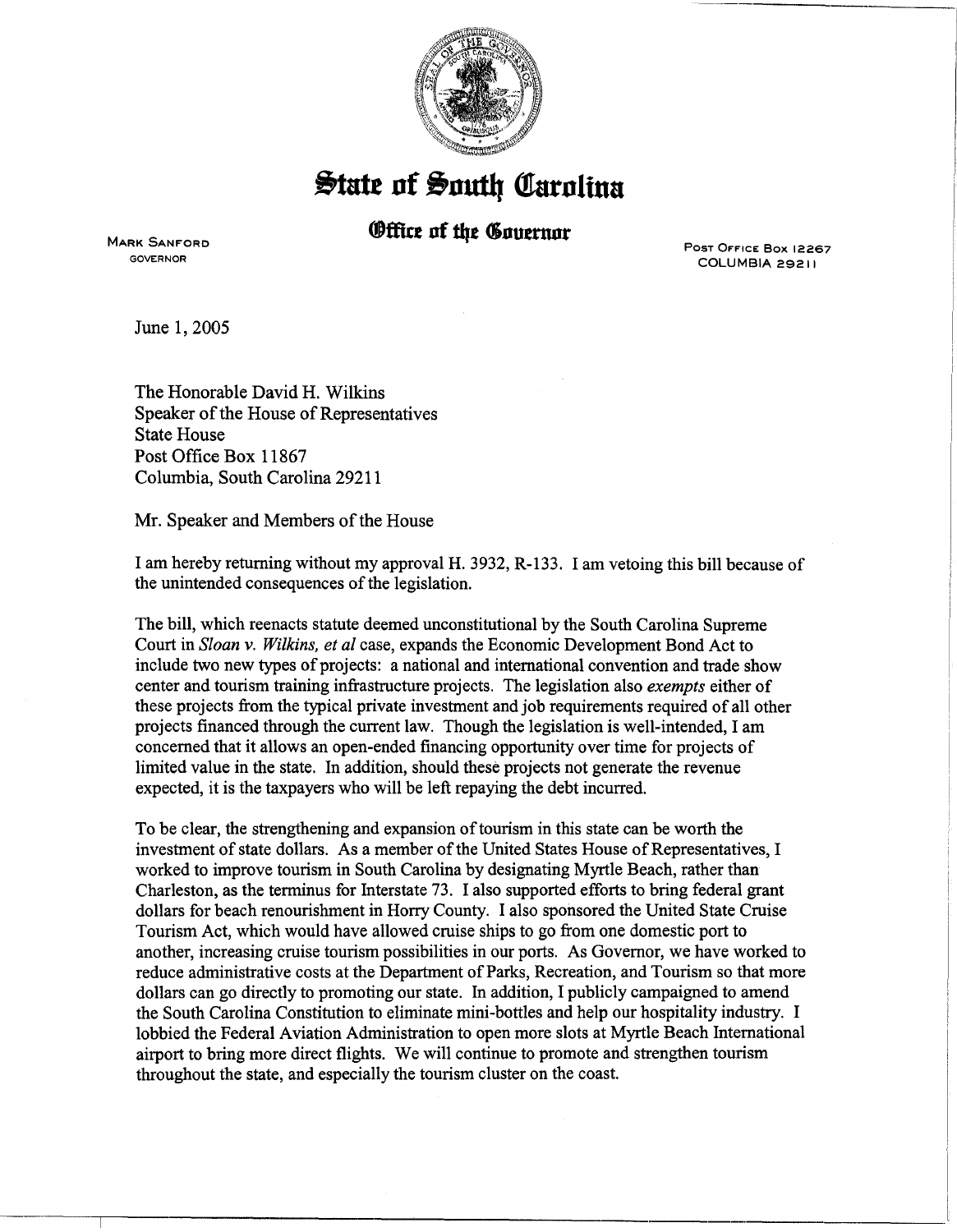This legislation, however, breaks from the traditional model we have used for economic development anywhere else in the state. Specifically, for economic development projects financed by the Economic Development Bond Act, the deal \$400 million in private investment and the creation of 400 new jobs are required. In the case of a life sciences project, there is a \$100 million investment requirement and the creation of 200 new jobs. This legislation immediately exempts these types of projects from requiring any private investment or a quantifiable number of jobs created. Our state's economic development strategy to date has been predicated on public dollars being matched by an even larger private investment. This administration has gone further in the investment qualification process and added a Net Present Value (NPV) determination as part of the due diligence performed by the department of Commerce prior to the outlay of public funds. As crucial as we believe investments in tourism are to our economy it is important not to relax our investment criteria.

This legislation will, in effect, set a chilling precedent that, even for projects developed with intent of creating jobs and drawing additional investment that would otherwise not come to the community, there would be no actual requirement to do so. By that logic, the state could not expect a similar requirement for the development of businesses as it currently does. Additionally, there are no stipulations that the projects financed under this act would go directly to the benefit of tourism, but rather to any location that could muster enough support to draw down bond financing.

Second, this legislation accesses scarce capital investment dollars without some specific qualifications of return to the state and the taxpayers. The current debt ceiling is six percent, while the constitutionally-allowed rate is seven percent. As we stated in the veto of the Life Sciences Act last year and the in the Executive Budget released in January, this administration is concerned about the current debt capacity of the state. Given that the room to increase our capacity is limited by the constitution, we need to be cautious about where we should provide public financing dollars. Though bringing investment into nonmanufacturing sectors, particularly tourism, continues to be a goal of this administration, we need to tie those dollars to a quantifiable expectation of drawing in new investment and new jobs or a determined return on investment. While potential tourism-related projects financed under this act could very well do that, this legislation requires neither. As a result, we expect that these state dollars will simply be matched by local tax dollars.

Finally, projects financed under this act would leave taxpayers across the state liable for repayment if the local government fails to do so. We would hate to think that there would be an empty or abandoned convention center, or even worse, one that proves to be a financial drag on a municipality, simply because the market does not support it. Even worse would be to ask taxpayers statewide to support repayment of a bond for such a facility because we did not provide due diligence. Investment debacles like Air South or Patriots Point are reminders of the importance of financial analysis prior to the investment of public funds.

We agree with the goals of this legislation, which are to continue to develop ways to promote and strengthen our number one industry in the state. In fact, this administration has brought in the Department of Parks, Recreation, and Tourism to work with the Coordinating Council to access dollars typically dedicated solely to manufacturing jobs.

I

\_\_\_\_ j

Additionally, we could consider supporting legislation that allowed bond financing of tourism-related facilities, provided there were stipulations requiring private capital '